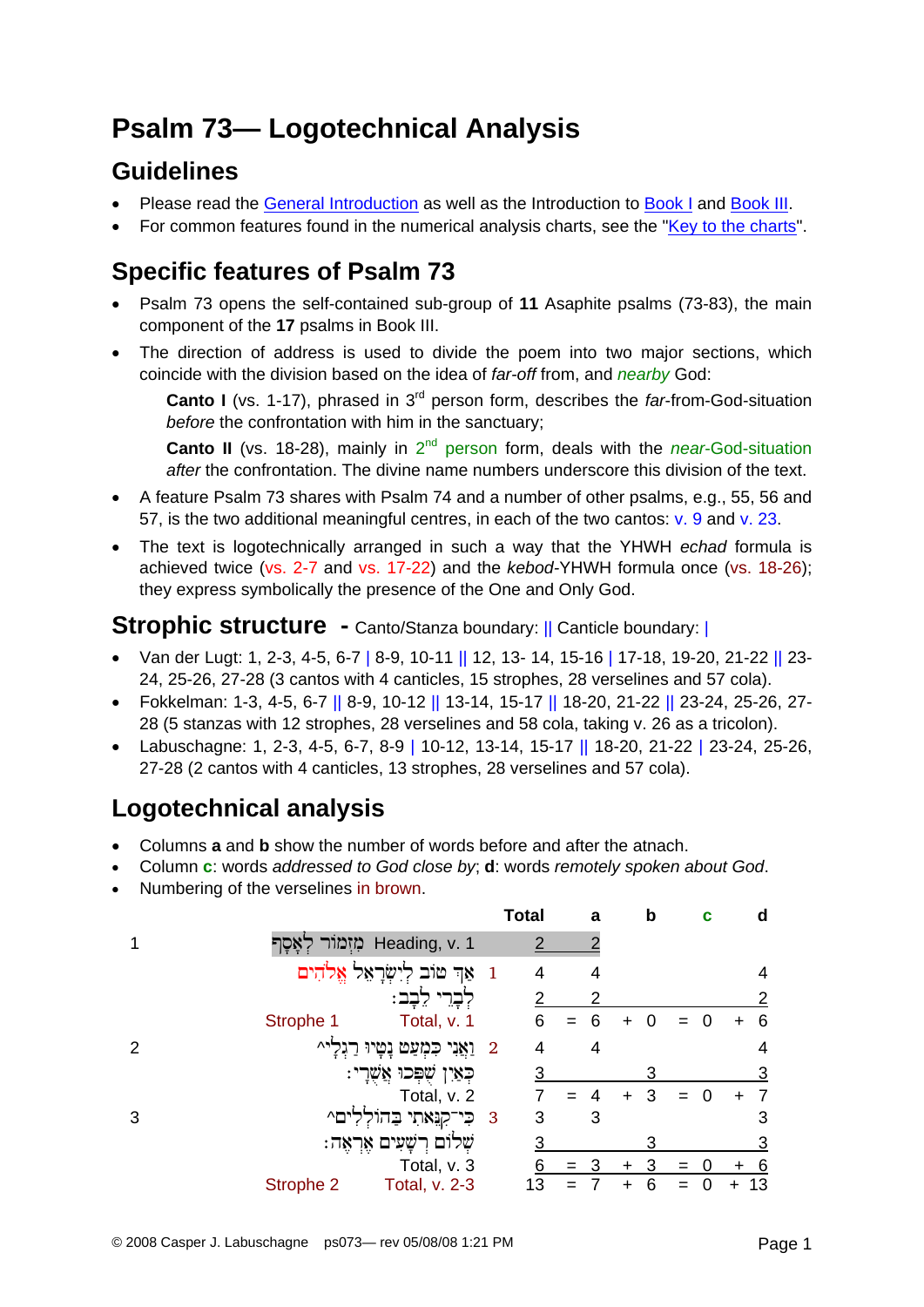| $4^{\star}$ | כִּי אֵין חַרִצְבּוֹת <mark>לִמוֹ</mark> תָם          | 4               | 4                    | 4                     |           |                |                                   |                   |                              | 4               |
|-------------|-------------------------------------------------------|-----------------|----------------------|-----------------------|-----------|----------------|-----------------------------------|-------------------|------------------------------|-----------------|
|             | <mark>תָם</mark>   וּבָרִיא אוּלַם:                   |                 | 2/3                  | 2/3                   |           |                |                                   |                   |                              | <u>2/3</u>      |
|             | Total, v. 4                                           |                 | $6/7 =$              | 6/7                   | $\ddot{}$ | $\mathbf 0$    |                                   | $= 0 +$           |                              | 6/7             |
| 5           | בַעֲמַל אֱנוֹשׁ אֵינֵמוֹ^                             | $\overline{5}$  | 3                    | 3                     |           |                |                                   |                   |                              | 3               |
|             | וִעִם־אָרָם לֹא יְנְנְעוּ:                            |                 | 4                    |                       |           |                |                                   |                   |                              | <u>4</u>        |
|             | Total, v. 5                                           |                 |                      | 3<br>=                | +         | 4              | $=$                               | 0                 | +                            | $\overline{7}$  |
|             | Strophe 3<br>Total, v. 4-5                            |                 | $13/14 =$            | 9/10                  | $\ddot{}$ | 4              | $=$                               |                   | <u>0+ 13/<mark>14</mark></u> |                 |
|             | Total, v. 2-5                                         |                 | $26/27 = 16/17 + 10$ |                       |           |                | $=$                               |                   | 0+ 26/27                     |                 |
|             | Total, v. 1-5                                         |                 | $32/33 = 22/23$      |                       |           | $+ 10$         | $=$                               |                   | $0 + 26/27$                  |                 |
| 6           | לְכֵן עֲנָקַתְמוֹ נַאֲוָה^                            | $6\overline{6}$ | 3                    | 3                     |           |                |                                   |                   |                              | 3               |
|             | יַצַטְף־שִׁית חָמָס לָמוֹ:                            |                 | <u>4</u>             |                       |           |                |                                   |                   |                              |                 |
|             | Total, v. 6                                           |                 | $\overline{7}$       | $\sqrt{3}$<br>$=$     | $\ddot{}$ | 4              |                                   | $\mathbf 0$       | $\ddot{}$                    | 7               |
| 7           | 7 יָצָא מֶחֶלֶב עֵינֵמוֹ^                             |                 | 3                    | 3                     |           |                |                                   |                   |                              | 3               |
|             | עָבְרוּ מַשְׂכִיּוֹת לֵבָב:                           |                 | $\overline{3}$       |                       |           | 3              |                                   |                   |                              | <u>3</u>        |
|             | Total, v. 7                                           |                 | 6                    | $\overline{3}$<br>$=$ | $\ddot{}$ | 3              | $=$                               | 0                 | $\mathbf +$                  | <u>_6</u>       |
|             | Strophe 4<br>Total, v. 6-7                            |                 | 13                   | 6<br>$=$              | $\ddot{}$ | $\overline{7}$ | $\hspace{1.6cm} = \hspace{1.6cm}$ | $\mathbf 0$       | $+ 13$                       |                 |
|             | Total, v. 2-7                                         |                 | $39/40 = 22/23 + 17$ |                       |           |                |                                   | <u>= 0+ 39/40</u> |                              |                 |
|             | Total, v. 1-7                                         |                 | 45/46 = 28/29        |                       |           | $+ 17$         | $=$                               |                   | 0+ 45/46                     |                 |
| 8           | יָמִיקוּ וִידַבְּרוּ בְרָע עֹשֶׁק^                    | 8               | 4                    | 4                     |           |                |                                   |                   |                              | 4               |
|             | מִמָּרוֹם יִדַבְרוּ:                                  |                 | $\overline{2}$       |                       |           | 2              |                                   |                   |                              | <u>2</u>        |
|             | Total, v. 8                                           |                 | 6                    | 4<br>$=$              | $\ddot{}$ | $\overline{2}$ | $=$                               | $\mathbf 0$       | $\ddot{}$                    | $6\phantom{1}6$ |
| 9           | שתו בשמים פיהם^<br>Middle verseline of                | 9               | 3                    | 3                     |           |                |                                   |                   |                              | 3               |
|             | ּוּלְשׁוֹנָם תִּהֲלַךְ בְּאָרֶץ:<br>Canto I: 17=8+1+8 |                 | $\overline{3}$       |                       |           |                |                                   |                   |                              | <u>3</u>        |
|             | Total, v. 9                                           |                 | 6                    | 3<br>$=$              | $+$       | 3              | $\qquad \qquad =$                 | 0                 | $\ddot{}$                    | <u>_6</u>       |
|             | Strophe 5<br><b>Total, v. 8-9</b>                     |                 | 12                   | $= 7$                 |           | $+5$           | $\hspace{1.6cm} = \hspace{1.6cm}$ | 0                 | $+$                          | <u> 12</u>      |
|             | Total, v. 6-9                                         |                 | 38/39 = 22/23        |                       |           | $+16$          | $=$                               |                   | 0+38/39                      |                 |
|             | Total, v. 2-9                                         |                 | $51/52 =$            | 29/ <mark>30</mark>   |           | $+22$          | $=$                               |                   | 0+ 51/52                     |                 |
|             | <b>Canticle I.1</b><br><b>Total, v. 1-9</b>           |                 | 57/58 = 35/36        |                       |           | $+22$          | $=$                               |                   | 0+57/58                      |                 |
| 10          | לְכֵן יָשׁוּב עַמּוֹ הַלֹם^                           | 10              | 4                    | 4                     |           |                |                                   |                   |                              | 4               |
|             | וּמֵי מָלֵא יִמָּצוּ לַמוֹ:                           |                 | $\overline{4}$       |                       |           | 4              |                                   |                   |                              | 4               |
|             | Total, v. 10                                          |                 | 8                    | 4<br>$=$              | $\ddot{}$ | $\overline{4}$ | $=$                               | $\mathbf 0$       | $\pm$                        | 8               |
| 11          | וְאֲמְרוּ אֵיכָה יָדַע־אֱלֹ^                          | 11              | 4                    | 4                     |           |                |                                   |                   |                              | 4               |
|             | ויש רעה בעליון:                                       |                 | $\overline{3}$       |                       |           | 3              |                                   |                   |                              | <u>3</u>        |
|             | Total, v. 11                                          |                 | 7                    | $\overline{4}$<br>$=$ | $+$       | 3              | $=$                               | $\mathbf 0$       | $\ddot{}$                    | $\overline{7}$  |
| 12          | ּהִנְּה־אֶלֶּה רִשָּׁעִים^                            | 12              | 3                    | 3                     |           |                |                                   |                   |                              | 3               |
|             | וְשַׁלְוֵי עוֹלָם הִשְּׂנּוּ־חָיִל:                   |                 | $\overline{4}$       |                       |           | 4              |                                   |                   |                              | $\overline{4}$  |
|             | Total, v. 12                                          |                 |                      | $= 3$                 | $\ddot{}$ | 4              | $=$                               | 0                 | $+$ 7                        |                 |
|             | Total, v. 10-12<br>Strophe 6                          |                 | 22                   | $=$<br><u> 11</u>     |           | $+ 11$         | $=$                               | $\overline{0}$    | $+22$                        |                 |
|             | Total, v. 8-12                                        |                 | 34                   | $= 18$                |           | $+ 16$         |                                   | $= 0$             | $+ 34$                       |                 |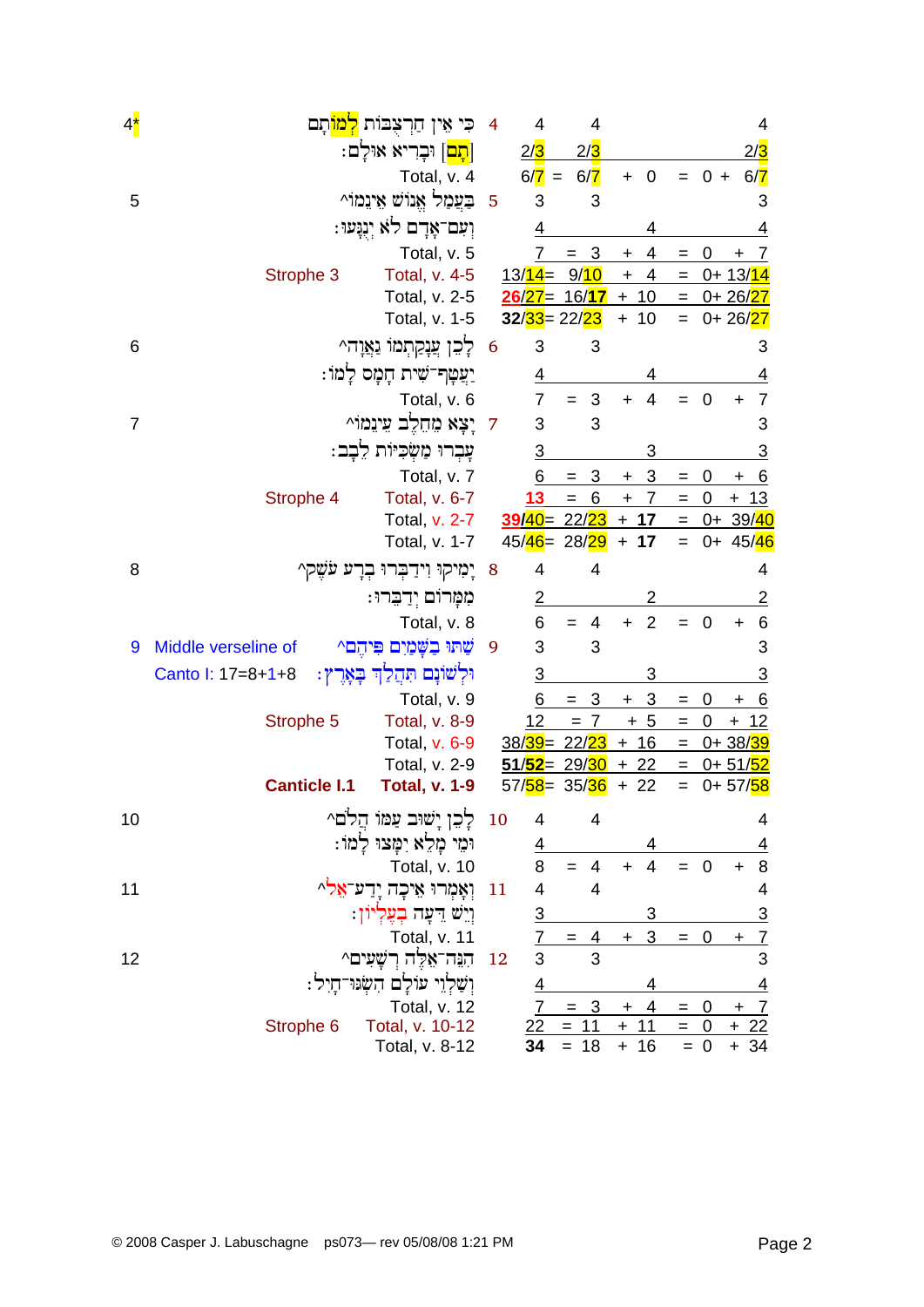| 13           |                                                 | אַד־רִיק זִכִּיתִי לְבָבִי^                    | 13        | 4              | 4                          |                             |                                 | 4                             |
|--------------|-------------------------------------------------|------------------------------------------------|-----------|----------------|----------------------------|-----------------------------|---------------------------------|-------------------------------|
|              |                                                 | וְאֶרְחַץ בְּנִקְיוֹן כַּפְּי:                 |           | $\overline{3}$ |                            | 3                           |                                 | 3                             |
|              |                                                 | <b>Total, v. 13</b>                            |           | $\overline{7}$ | 4                          | 3<br>$+$                    | $\overline{0}$                  | $\overline{7}$                |
| 14           | Middle verselines:                              | וַאֲהִי נָגוּעַ כָּל־הַיּוֹם^                  | 14        | $\overline{4}$ | 4                          |                             |                                 | 4                             |
|              | $28 = 13 + 2 + 13$                              | וִתוֹכַחְתִּי לַבְקָרִים:                      |           | $\overline{2}$ |                            | 2                           |                                 | $\overline{2}$                |
|              | Meaningful centre                               | Total, v. 14                                   |           | 6              | $= 4$                      | 2<br>$+$                    | $\overline{0}$                  | 6<br>+                        |
| $15^{\star}$ | Middle word:                                    | אָם־אָמַרְתִּי אֲסַפְּרָה <mark>כְמוֹ</mark> ן | 15        | $\overline{4}$ | 4                          |                             |                                 | 4                             |
|              | $191 = 95 + 11 + 95$                            | הִנֵּה דוֹר בְּנֶיךָ בְנְדְתִּי:               |           | 4              |                            |                             |                                 | 4                             |
|              | Middle colon: $57 = 28 +  1  + 28$ Total, v. 15 |                                                |           | 8              | $= 4$                      | 4<br>$\ddot{}$              | $\boldsymbol{0}$                | <u>_8</u>                     |
|              | Strophe 7                                       | Total, v. 13-15                                |           | 21             | $= 12$                     | $\ddot{+}$<br>9             | $\overline{0}$<br>$=$           | $+21$                         |
| 16           |                                                 | וָאֲחַשְׁבָה לְדַעַת זֹאת^                     | 16        | 3              | 3                          |                             |                                 | 3                             |
|              |                                                 | עַמַל הוּא בְעֵינַי:                           |           | $\sqrt{3}$     |                            | 3                           |                                 | 3                             |
|              |                                                 | Total, v. 16                                   |           | 6              | $\overline{3}$             | $\overline{3}$<br>$\ddot{}$ |                                 | <u>6</u>                      |
|              |                                                 | Total, v. 12-16                                |           | 34             | $= 18$                     | $+ 16$                      | $= 0$                           | $+34$                         |
| 17           |                                                 | ַעַר־אָבוֹא אֵל־מִקְדִּשֵׁי־אֵל <sup>ֶ</sup> ^ | 17        | 5              | 5                          |                             |                                 | 5                             |
|              |                                                 | אָבִינָה לְאַחֲרִיתָם:                         |           | 2              |                            | 2                           |                                 | 2                             |
|              |                                                 | Total, v. 17                                   |           | $7^{\circ}$    | $= 5$                      | 2<br>$+$                    | 0<br>$=$                        | $+ 7$                         |
|              | Strophe 8                                       | Total, v. 16-17                                |           | 13             | 8<br>$=$                   | $-5$<br>$\ddot{}$           | $\overline{\phantom{0}}$<br>$=$ | $+ 13$                        |
|              |                                                 | Total, v. 13-17                                |           | 34             | $= 20$                     | $+ 14$                      | $= 0$                           | $+34$                         |
|              | <b>Canticle I.2</b>                             | <b>Total, v. 10-17</b>                         |           | 56             | $= 31$                     | $+25$                       | $= 0$                           | <u>+ 56</u>                   |
|              |                                                 | Total, v. 8-17                                 |           | 68             | $= 38 + 30$                |                             | $= 0$                           | <u>+ 68</u>                   |
|              |                                                 |                                                |           |                |                            |                             |                                 |                               |
|              | <b>Canto I</b>                                  | Total, v. 1-17 113/114 = $66/67 + 47$          |           |                |                            |                             | $=$                             | 0+113/114                     |
| 18           |                                                 | אַךְ בַּחֲלָקוֹת תַּשִׁית לָמוֹ^               | 18        | 4              | 4                          |                             | 4                               |                               |
|              |                                                 | הִפַּלִתָּם לִמַּשׁוּאוֹת:                     |           | $\overline{2}$ |                            | 2                           | $\overline{2}$                  |                               |
|              |                                                 | Total, v. 18                                   |           | 6              | 4<br>$=$                   | $\overline{2}$<br>$+$       | 6<br>$=$                        | 0<br>$\pm$                    |
|              |                                                 | Total, v. 17-18                                |           | 13             | 9<br>$=$                   | $\ddot{}$<br>$\overline{4}$ | $6\phantom{1}6$<br>$=$          | $\overline{7}$<br>$+$         |
| 19           |                                                 | אֵיךְ הָיוּ לִשָּׁמָּה כִרָנַע^                | 19        | $\overline{4}$ | $\overline{4}$             |                             | 4                               |                               |
|              |                                                 |                                                |           | 4              |                            | 4                           | 4                               |                               |
|              |                                                 | סָפוּ תַמוּ מִן־בַּלְהוֹת:<br>Total, v. 19     |           | 8              | 4<br>$=$                   | $\overline{4}$<br>$\div$    | 8<br>$=$                        | $+ 0$                         |
| 20           |                                                 | כַחֲלוֹם מֵהָקִיץ^                             | 20        | $\overline{2}$ | $\overline{2}$             |                             | $\overline{2}$                  |                               |
|              |                                                 | אֲדנָי בָעִיר צַלְמָם תִּבְזֶה:                |           | <u>4</u>       |                            | 4                           | 4                               |                               |
|              |                                                 | Total, v. 20                                   |           | 6              | $= 2$                      | $+4$                        | 6<br>$\qquad \qquad =$          | <u>+ 0</u>                    |
|              | Strophe 9                                       | Total, v. 18-20                                |           | 20             | $= 10$                     | $+ 10$                      | $= 20$                          | $+ 0$                         |
| 21           |                                                 | כִּי יִתְחַמֵּץ לְבָבִי^                       |           | 3              | 3                          |                             | 3                               |                               |
|              |                                                 |                                                | <b>21</b> | $\overline{2}$ |                            | 2                           | 2                               |                               |
|              |                                                 | וְכִלְיוֹתֵי אֶשְׁתּוֹנָן:<br>Total, v. 21     |           | 5              | $= 3$                      | $\overline{2}$<br>$\ddot{}$ | 5<br>$=$                        | $+ 0$                         |
| 22           |                                                 | וַאֲנִי־בַעַר וְלֹא אֶדָע^                     | 22        | 4              | $\overline{4}$             |                             | 4                               |                               |
|              |                                                 | בְּהֵמוּת הָיִיתִי עִמָּךְ:                    |           | $\overline{3}$ |                            | 3                           | 3                               |                               |
|              |                                                 | Total, v. 22                                   |           | $\overline{7}$ | 4<br>$=$                   | 3<br>$\ddot{}$              | 7<br>$=$                        | <u>0</u><br>+                 |
|              | Strophe 10                                      | Total, v. 21-22                                |           | 12             | $\overline{7}$<br>$\equiv$ | 5<br>$\ddot{}$              | $= 12$                          | <u>0</u><br>$\pm$             |
|              |                                                 | Total, v. 19-22                                |           | 26             | $= 13$                     | 13<br>$+$                   | 26<br>$=$                       | $\overline{0}$<br>$+$         |
|              | <b>Canticle II.1</b>                            | <b>Total, v. 18-22</b><br>Total, v. 17-22      |           | 32<br>39       | $= 17$<br>$= 22$           | $+ 15$<br>$+ 17$            | $= 32$<br>$= 32$                | $\pm$<br>$\frac{0}{7}$<br>$+$ |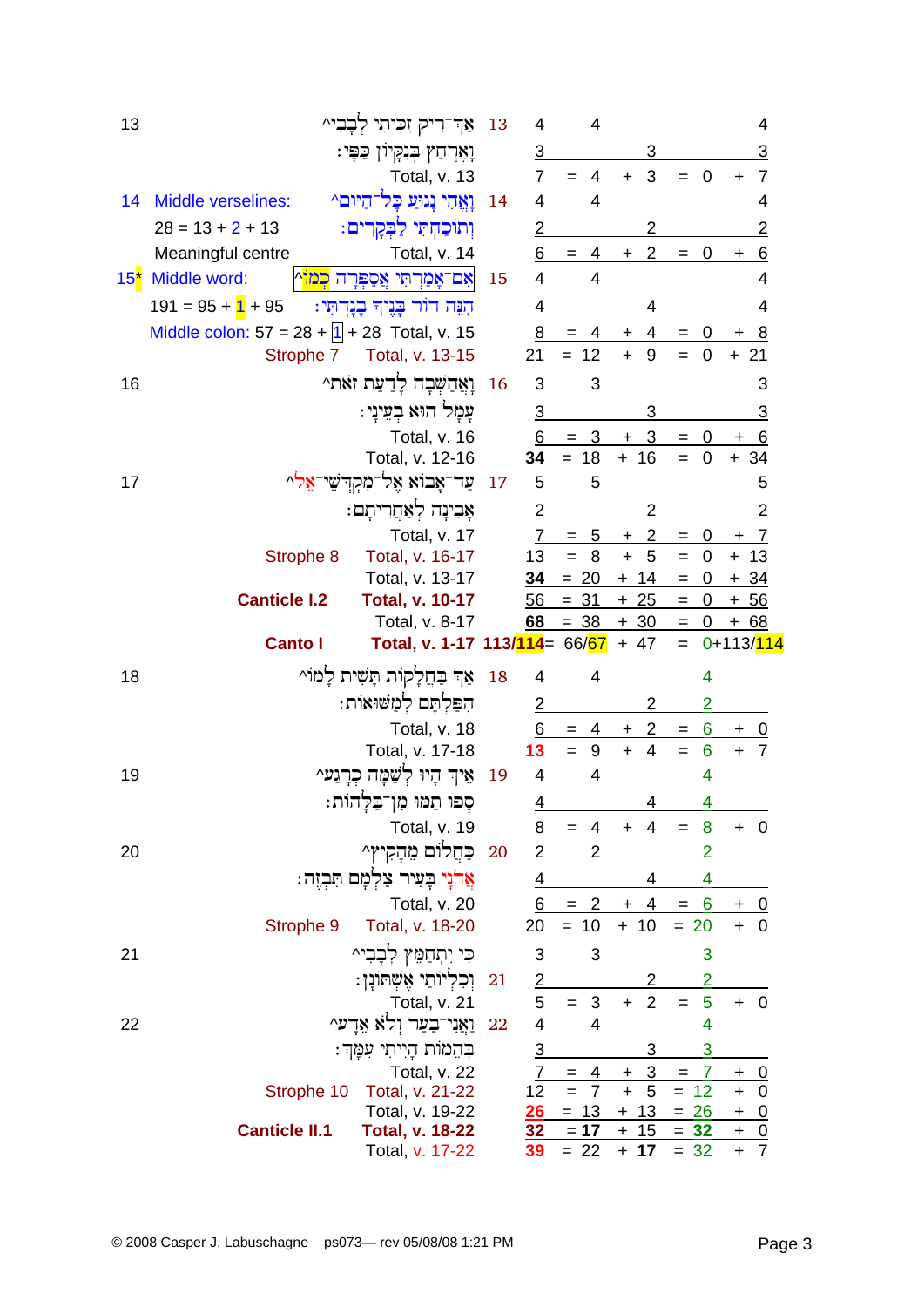| 23 | Middle verseline of     |                      | וַאֲנִי תָמִיד עִמָּֽדִּ^                            | 23   | 3              | 3                     |                             | 3                              |             |                          |
|----|-------------------------|----------------------|------------------------------------------------------|------|----------------|-----------------------|-----------------------------|--------------------------------|-------------|--------------------------|
|    | Canto II: 11=5+1+5      |                      | אָחַזִּתָּ בְּיַד־יִמִינִי:                          |      | $\overline{3}$ |                       | 3                           | 3                              |             |                          |
|    |                         |                      | Total, v. 23                                         |      | 6              | $\sqrt{3}$<br>$=$     | 3<br>$\ddot{}$              | 6<br>$=$                       | $+ 0$       |                          |
| 24 |                         |                      | בַּעֲצָתָךְ תַנְחֵנִי^                               | 24   | $\overline{2}$ | $\overline{2}$        |                             | $\overline{2}$                 |             |                          |
|    |                         |                      | וְאַחַר כָּבוּד תִּקְחֵנִי:                          |      | $\overline{3}$ |                       | 3                           | $\overline{3}$                 |             |                          |
|    |                         |                      | Total, v. 24                                         |      | $\overline{5}$ | $\overline{2}$<br>$=$ | $\overline{3}$<br>$\ddot{}$ | $-5$<br>$\qquad \qquad =$      |             | $\frac{0}{0}$            |
|    |                         | Strophe 11           | Total, v. 23-24                                      |      | 11             | 5<br>$=$              | 6<br>$\ddot{}$              | $= 11$                         | $\ddot{+}$  |                          |
| 25 |                         |                      | מי־לי בשמים^                                         | 25   | 3              | 3                     |                             | 3                              |             |                          |
|    |                         |                      | וִעִּמְךָ לֹא־חָפַצְתִּי בְאָרֶץ:                    |      | $\overline{4}$ |                       | 4                           | 4                              |             |                          |
|    |                         |                      | Total, v. 25                                         |      | 7 <sup>7</sup> | $=$ 3                 | 4<br>$\ddot{}$              | $\overline{7}$<br>$=$          | $\mathbf +$ | $\overline{\phantom{0}}$ |
|    |                         |                      | Total, v. 18-25                                      |      | 50             | $= 25$                | $+25$                       | $= 50$                         | $+$         | $\overline{\phantom{0}}$ |
| 26 |                         |                      | כָּלָה שְׁאָרִי וּלְבָבִי                            | 26   | 3              | 3                     |                             |                                |             | 3                        |
|    |                         |                      | צוּר־לְבָבִי וְחֶלְקִי אֱלֹהִים לְעוֹלָם:            |      | 5              | $\overline{5}$        |                             |                                |             | <u>5</u>                 |
|    |                         |                      | Total, v. 26                                         |      | 8              | $\mathbf{8}$<br>$=$   | $\mathbf 0$<br>$\pm$        | $\bf{0}$<br>$=$                | +           | $\overline{8}$           |
|    |                         | Strophe 12           | Total, v. 25-26                                      |      | 15             | 11<br>$=$             | $+ 4$                       | $\overline{7}$<br>$=$          | $+$         | $\overline{8}$           |
|    |                         |                      | Total, v. 23-26                                      |      | 26             | $= 16$                | $+10$                       | $= 18$                         | $+ 8$       |                          |
|    |                         |                      | Total, v. 18-26                                      |      | 58             | $= 33$                | $+25$                       | $= 50$                         | $\ddot{}$   | 8                        |
| 27 |                         |                      | כִּי־הָנֵּה רְהֵקֶיךָ יֹאבִרוּ^                      | - 27 | $\overline{4}$ | 4                     |                             | 4                              |             |                          |
|    |                         |                      | הִצְמַתָּה כָּל־זוֹנֶה מִמֶּךָ:                      |      | 4              |                       | 4                           | 4                              |             |                          |
|    |                         |                      | Total, v. 27                                         |      | 8              | 4<br>$=$              | 4<br>+                      | 8<br>$=$                       | $\mathbf +$ | <u>0</u>                 |
|    |                         |                      | Total, v. 23-27                                      |      | 34             | $= 20$                | $+ 14$                      | $= 26$                         | $+ 8$       |                          |
|    |                         |                      | Total, v. 21-27                                      |      | 46             | 27<br>$=$             | 19<br>$\ddot{}$             | 38<br>$=$                      | $+ 8$       |                          |
|    |                         |                      | Total, v. 18-27                                      |      | 66             | $= 37$                | $+29$                       | $= 58$                         | $\ddot{}$   | 8                        |
| 28 | Coda                    |                      | וַאֲנִי קִרֲבַת אֱלֹהִים לִי־טּוֹב                   | 28   | 5              | 5                     |                             |                                |             | 5                        |
|    | <b>Occurs only here</b> |                      | שִׁתִּי בַּאדֹנָי וְיהוָה מַחְסִי^                   |      | 4              | 4                     |                             |                                |             | 4                        |
|    |                         |                      | לִסָפֵּר כָּל־מַלְאֲכוֹתֵיךָ:                        |      | $\overline{3}$ |                       | 3                           | 3                              |             |                          |
|    |                         |                      | Total, v. 28                                         |      | 12             | - 9<br>$=$            | $+3$                        | $\overline{\mathbf{3}}$<br>$=$ | <u>+ 9</u>  |                          |
|    |                         | Strophe 13           | Total, v. 27-28                                      |      | $\frac{20}{2}$ | $= 13$                | $+ 7$                       | $= 11$                         | <u>+ 9</u>  |                          |
|    |                         |                      | Total, v. 24-28                                      |      | 52             | $= 33$                | $+19$                       | $= 35$                         | $+17$       |                          |
|    |                         | <b>Canticle II.2</b> | <b>Total, v. 23-28</b>                               |      | 46             | $= 29$                | $+ 17$                      | $= 29$                         | <u>+ 17</u> |                          |
|    |                         |                      | Total, v. 21-28                                      |      | 58             | $= 36$                | $+22$                       | $= 41$                         | <u>+ 17</u> |                          |
|    |                         | <b>Canto II</b>      | <b>Total, v. 18-28</b>                               |      |                |                       | $78 = 46 + 32 = 61$         |                                | $+17$       |                          |
|    |                         |                      | Total, v. 2-28 185/186= 106/107+ 79 = 61+124/125     |      |                |                       |                             |                                |             |                          |
|    |                         |                      | Total, v. 1-28 191/192 = 112/113 + 79 = 61 + 130/131 |      |                |                       |                             |                                |             |                          |
|    |                         |                      | With the heading, v. 1-28 193/194 = 114/115 + 79     |      |                |                       |                             |                                |             |                          |

\* In v. 4 many scholars and most modern translations read יָלֶמׂוֹ תָם ...for them; sleek...', instead of MT לְמוֹתָם, 'for their death' (see BHS). The word count of the emended text is highlighted. The emendation effects the numerical structure of MT negatively in three instances: in vs. 2-5 the 26 words change to 27; in vs. 2-7 the YHWH 'èchad formula disappears, and in vs. 1-28 the 130 (5 x 26) words (Column d) change to 131. The only positive change is that the two middle words in v. 15a are now אָסַפּרָה כְמוֹ will speak thus', constituting a meaningful centre on word level, which cannot be said of the middle word of MT, וכמוֹ. Despite this, from a logotechnical point of view, the lectio difficilior of MT, should prevail over the emended text.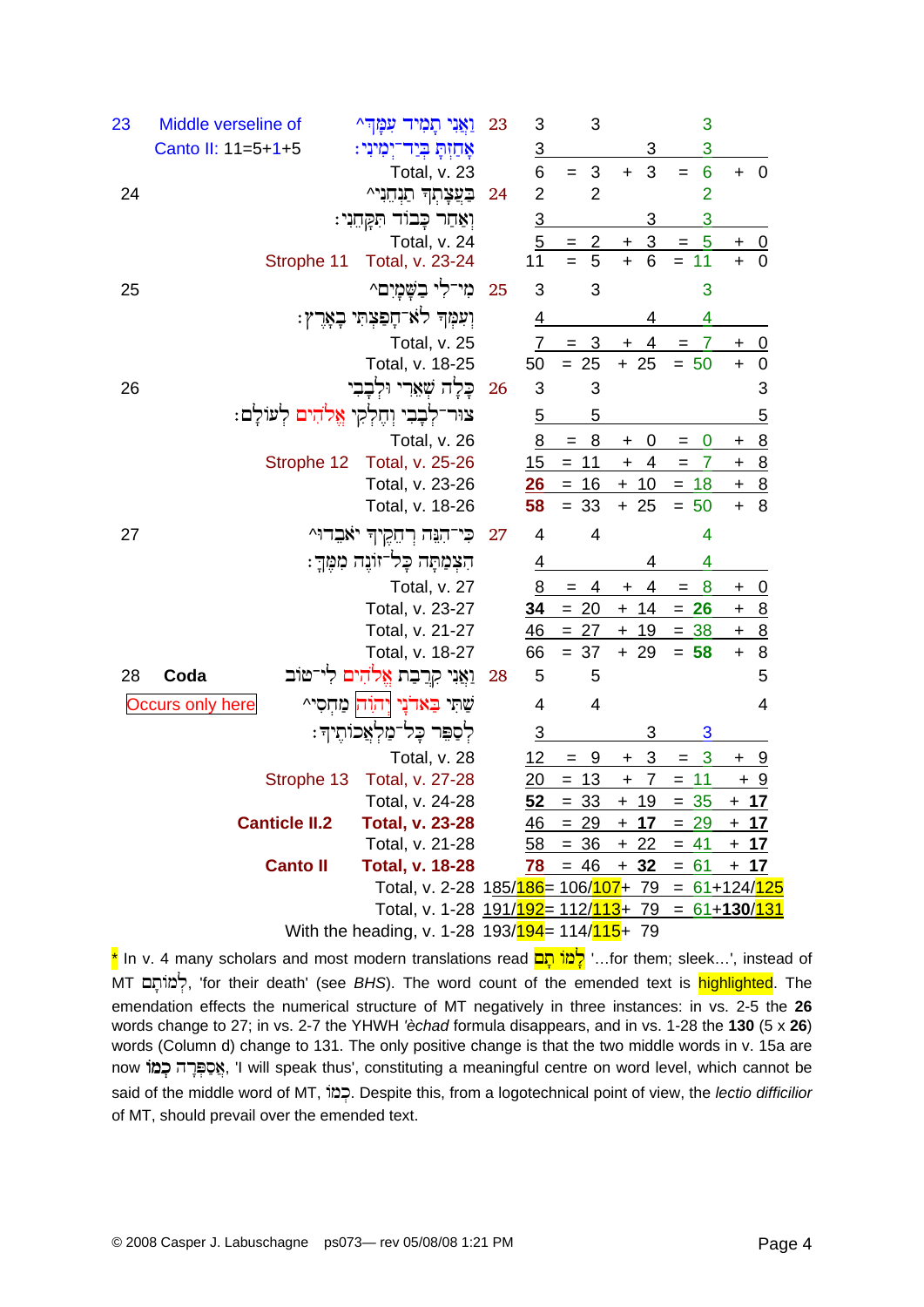#### **Observations**

1. Neither the middle word, <sup>1</sup> לֹג), 'thus', nor the middle colon in v. 15a, appear to be meaningful. A meaningful centre may be found in terms of the 28 verselines, namely vs. 14-15, significantly surrounded by **26** verselines, **13** on each side (**13** + 2 + **13**):

 $\sim$ וַאֲהִי נְגוּעַ כָּל־הַיּוֹםי וַאֲהִי נְגוּעַ כָּל־הַיּוֹם

אם־אמרתי אספרה כמו⊤ הנה דור בניה בנדתי:

For all day long I suffer affliction // and every morning I am chastened.

If I had said, "I will speak **thus**" // I would have betrayed your people.

The distinct meaningful centres of Cantos I and II are also to be found on verseline level - see Observation 4 below.

2. The direction of address plays a major role in the structure of the text: there are in total **130** (5 x **26**) words in  $3^{rd}$  person (Column d), with 61 in  $2^{nd}$  person (Column c). Additionally, the first **17** verselines, with their **34** (2 x **17**) cola, coinciding with the Masoretic verses 1-17, are phrased throughout in  $3<sup>rd</sup>$  person form, creating a clear caesura between vs. 17 and 18, which defines the canto structure.

| $vs. 1-17$ | Canto L  | 17 verselines 34 cola | 113 words                 |
|------------|----------|-----------------------|---------------------------|
| vs. 18-28  | Canto II | 11 verselines 23 cola | 78 $(3 \times 26)$ words. |

The caesura is strengthened by the fact that the 11 verselines of Canto II are made up of exactly **78** words. They are phrased for the most part (61 words) in  $2^{nd}$  person form (Column c), except for the **17** 3rd person words of vs. 26 and 28a-b (Column d).

3. In terms of content, the caesura marks the crucial turning point in the poem, the situation *before*, and *after* the confrontation with God:

**Canto I** is very aptly phrased in *3rd person* in order to accentuate the great *distance* between the the speaker and the godless, on the one hand, and God on the other hand; this section contains his experiences *before* he 'went into God's sanctuary' and came near to God;

**Canto II**, on the other hand is for the most part phrased in *2nd person* in order to illustrate the speaker's *nearness* to God (cf. v. 28!): it contains his experiences *after* meeting God in the sanctuary. Therefore, it is not surprizing that this passage is made up of **78** (3 x **26**) words, of which 61 are in  $2^{nd}$  person and 17 in 3<sup>rd</sup> person (vs. 26 and 28a-b). Its special position is additionally emphasized by the fact that it features the *kebod* YHWH formula and the two *kabod* numbers **23** and **32** signifying the presence of God - see Observation 6 below.

4. The division of the text into these two sections is corroborated by the fact that both have their own distinct meaningful centre on verseline level (as in the whole psalm).

The pivotal verseline of Canto I is  $v. 9 (17 = 8 + 1 + 8)$ :

 They set their mouths against the heavens; and their tongues strut on earth.

The pivotal verseline of Canto II is v.  $23$  (11 =  $5 + 1 + 5$ ):

 Nevertheless I am always with you; you hold my right hand.

The two centres aptly describe the quintessence of the situation *before* and *after* the first person speaker's confrontation with God in the sanctuary. The sharp contrast between the two situations cannot be expressed more eloquently.